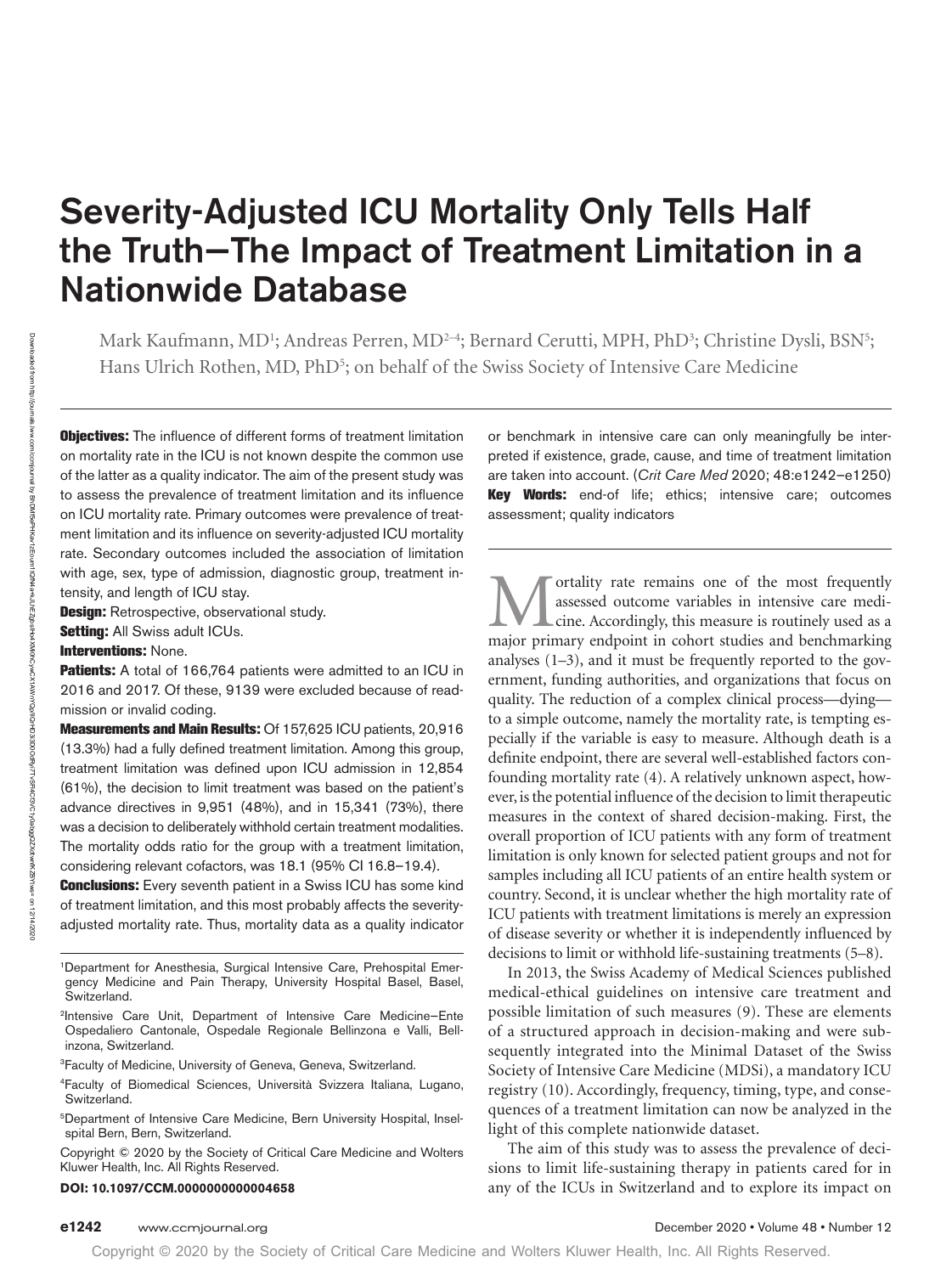severity-adjusted ICU mortality rate. We hypothesized that this latter measure is significantly influenced by the existence of a treatment limitation. Such an association would limit the usefulness of mortality rate as an outcome measure for benchmarking and quality analysis.

# **METHODS**

# **Patients and Study Design**

The Swiss ICU-Registry (MDSi—Minimal Dataset for ICUs) has recently been described (10). It contains a set of data for every patient admitted to an ICU in Switzerland, such as information on origin and type of admission, severity of acute illness, diagnostic group and intervention before admission to the ICU, daily process variables, and discharge details including ICU mortality rate but no further detailed information on comorbidity. In 2015, the MDSi was supplemented by three key elements (timing, reason, degree) related to any treatment limitation in critically ill patients (9). Data are collected prospectively and are validated during the upload procedure into an anonymous central database, and quality of data is monitored (10, 11).

An analysis of the data was approved by the Ethics Committee of Northwestern and Central Switzerland (EKNZ UBE-15/47).

Switzerland has a population of 8.4 million with 216 acute care hospitals, encompassing 24,427 hospital beds and 950 ICU beds. Records of all patients admitted to any of the 88 certified ICUs in Switzerland between January 1, 2016, and December 31, 2017 and greater than or equal to 16 years old at admission were eligible for further study. Exclusion criteria were readmission to the same ICU, an invalid coding of the limitation, or an erroneous Simplified Acute Physiology Score (SAPS) II (10).

Any treatment limitation is coded upon discharge from the ICU and includes three dimensions (9):

- 1) Point in time of treatment limitation. At admission: During the process of admission to an ICU/During course: During the ICU stay.
- 2) Degree of treatment limitation. Change to palliation: Withholding and withdrawal of intensive care and intensification of palliative care/Limited content: Limited intensive care is only to be administered in special cases, for example, if the medium- and long-term prognosis must be assumed to be poor. Serious comorbidities, age-related health impairments, and other factors indicative of a poor medium- and long-term prognosis can justify the limitation of intensive care from the outset/Limited duration: Intensive care of limited duration is applied in cases where the long-term prognosis is poor or unclear; the level of intensive care is not, however, restricted. In cases where the prognosis is essentially favorable in the short term but poor in the longer term, intensive care of limited duration may be indicated to tide the patient through temporary organ dysfunction or failure.
- 3) Reason for treatment limitation. Advance directive: Advance care planning or advance health directive, obtainable

in written form, orally, or otherwise clearly documented/ Representative's wish: Only applicable if patient's advance directives unknown or not obtainable/Medical reason: Ineffective care. Ineffectiveness is marked by a deterioration in the condition of a patient receiving full intensive care. Treatment offers little or no likelihood of benefit in cases where there is no reasonable prospect of the patient being able to return to an appropriate living environment.

A cessation of therapeutic measures in the event of a hopeless prognosis and occurring during the final dying process, also referred to as "shortening of the dying process", was not considered a treatment limitation.

The type of admission to the ICU was coded depending on whether it was planned or unplanned and if it was postinterventional or not. To assess severity of acute illness, SAPS II was used, with data collected during the first 24 hours of stay in ICU (12). To characterize resource use and intensity of treatment at the patient level, the following variables were used: length of stay (LOS) in the ICU, nine equivalents of nursing manpower use score (NEMS) (13) for every nursing shift, the relative number of nursing shifts with mechanical ventilation, and the relative number of nursing shifts with renal replacement therapy. The type of ICU (tertiary ICU vs all other ICUs) was defined in accordance with the classification used for postgraduate training of medical specialists in Switzerland (10, 14). Geographic location was assigned according to definitions of major regions, as used by the Swiss Federal Statistical Office (15).

## **Statistical Analysis**

Data were summarized as means and sps and as numbers and percentages for categorical variables. The ICU mortality rate of the groups with and without a treatment limitation was compared based on SAPS II (12) (taken as a continuous variable) and additional factors such as age (taken as a continuous variable), sex, characteristics of the ICU (tertiary ICU vs other ICUs), region, main diagnostic group, and type of admission (elective or unplanned, postinterventional or not, and the interaction between these two factors). Logistic regressions were used to explore the association between the mortality, and the different covariates mentioned above. Results are presented as odds ratios (ORs) and 95% CIs. The effect of the different covariates was tested with chi-square test based on the difference of deviance of the model with and without the investigated covariate.

Potential additional comparisons between two groups for continuous variables were made using Student's *t* tests. All analyses were done using R Version 3.5.2 (R Foundation for Statistical Computing, Vienna, Austria).

# **RESULTS**

## **Patients**

Of a 2-year total of 166,764 patients, 5.5% were excluded for various reasons (**Fig. 1**). Of the remaining 157,625 patients, 86.7% had unrestricted therapy, and 13.3% had a fully defined

### Critical Care Medicine www.ccmjournal.org **e1243**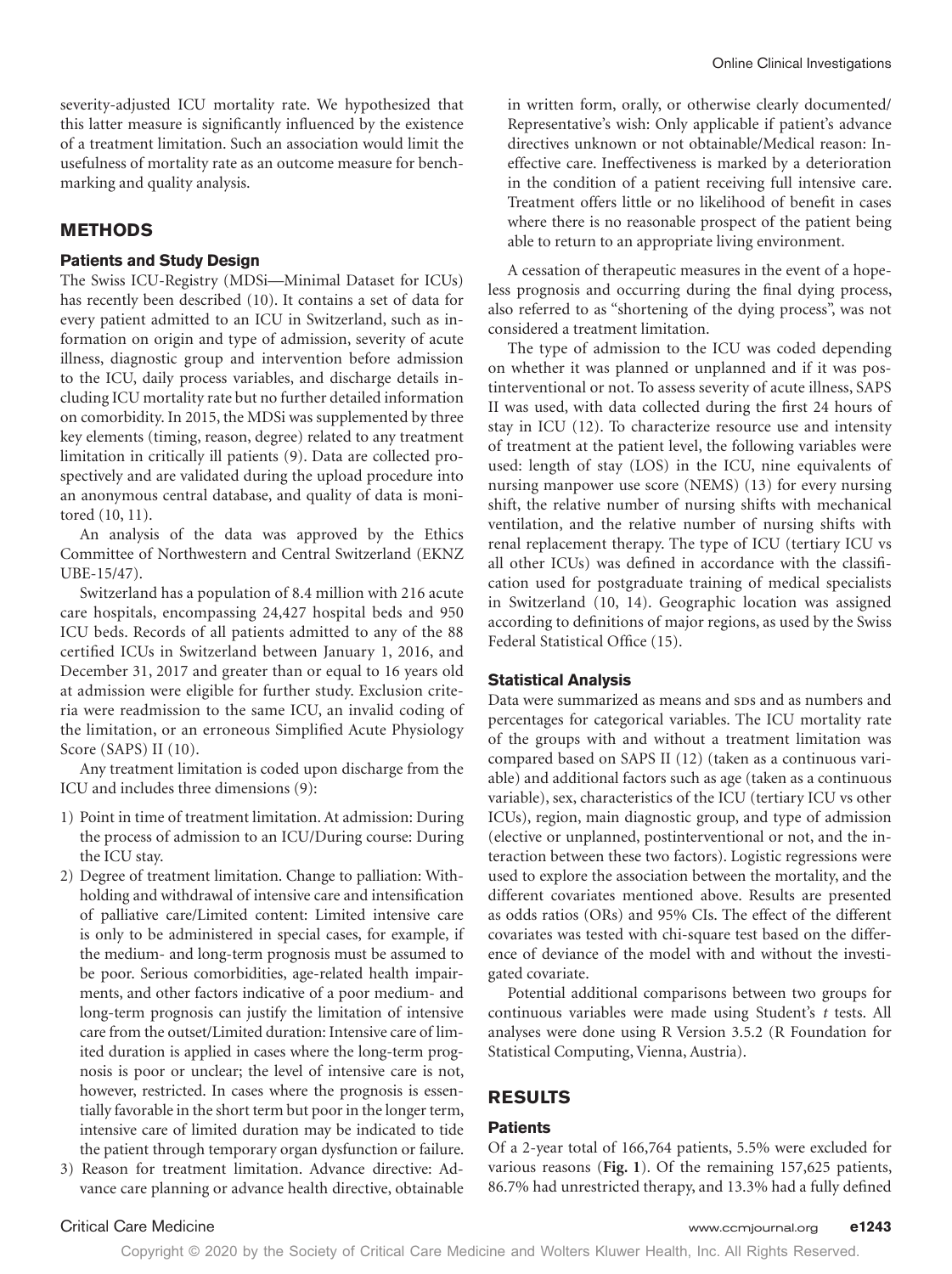

Figure 1. Patient enrollment. <sup>a</sup>Date of patient admission to an ICU between January 1, 2016, and December 31, 2017. Nationwide, all 166,764 patients in need of intensive care are covered; the ICU mortality rate in this population was 4.6%. bSequential exclusion of the three patient groups according to the listing; these 9,139 patients had an ICU mortality rate of 8.6%, the remaining population of 157,625 patients (mortality rate, 4.4%). A valid coding of limitation includes point in time of the decision, degree, and reason of treatment limitation.  $SAPS = Simplified Acute Physiology Score,  $y =$  years.$ 

treatment limitation (**Table 1**). Details of excluded patients are given in **Tables S1** and **S2** (Supplemental Digital Content 1, [http://links.lww.com/CCM/F855\)](http://links.lww.com/CCM/F855).

## **Treatment Limitation**

The detailed recording of the different elements of a treatment limitation is given in **Figure 2** and **Table S3** (Supplemental Digital Content 1, <http://links.lww.com/CCM/F855>). The decision for treatment limitation was more often made on ICU admission than during ICU stay (61% vs 39%). The main causes for treatment limitation were the patient's advance directives or a medical reason with 48% and 41%, respectively. Withholding intensive care was more frequent than a change of the therapy target to palliation (73% vs 24%, respectively); restricted treatment duration was rare (Table S3, Supplemental Digital Content 1, <http://links.lww.com/CCM/F855>).

Patients with a treatment limitation differed in many aspects from those without a limitation regardless of their survival, as shown in Table 1 and Table S3 (Supplemental Digital Content 1, [http://links.lww.com/CCM/F855\)](http://links.lww.com/CCM/F855). The SAPS II score was higher, length of stay longer, and treatment intensity higher. Cardiovascular and metabolic diseases as the main diagnostics were underrepresented in the group with a treatment limitation, whereas patients with pulmonary diseases were overrepresented (11% and 8% vs 20%, respectively) (Table 1). Tertiary ICUs had a lower treatment limitation rate (12.1% *vs* 14.3%, *p* < 0.001) (**Fig. S4**, Supplemental Digital Content 1, [http://links.](http://links.lww.com/CCM/F855) [lww.com/CCM/F855](http://links.lww.com/CCM/F855)).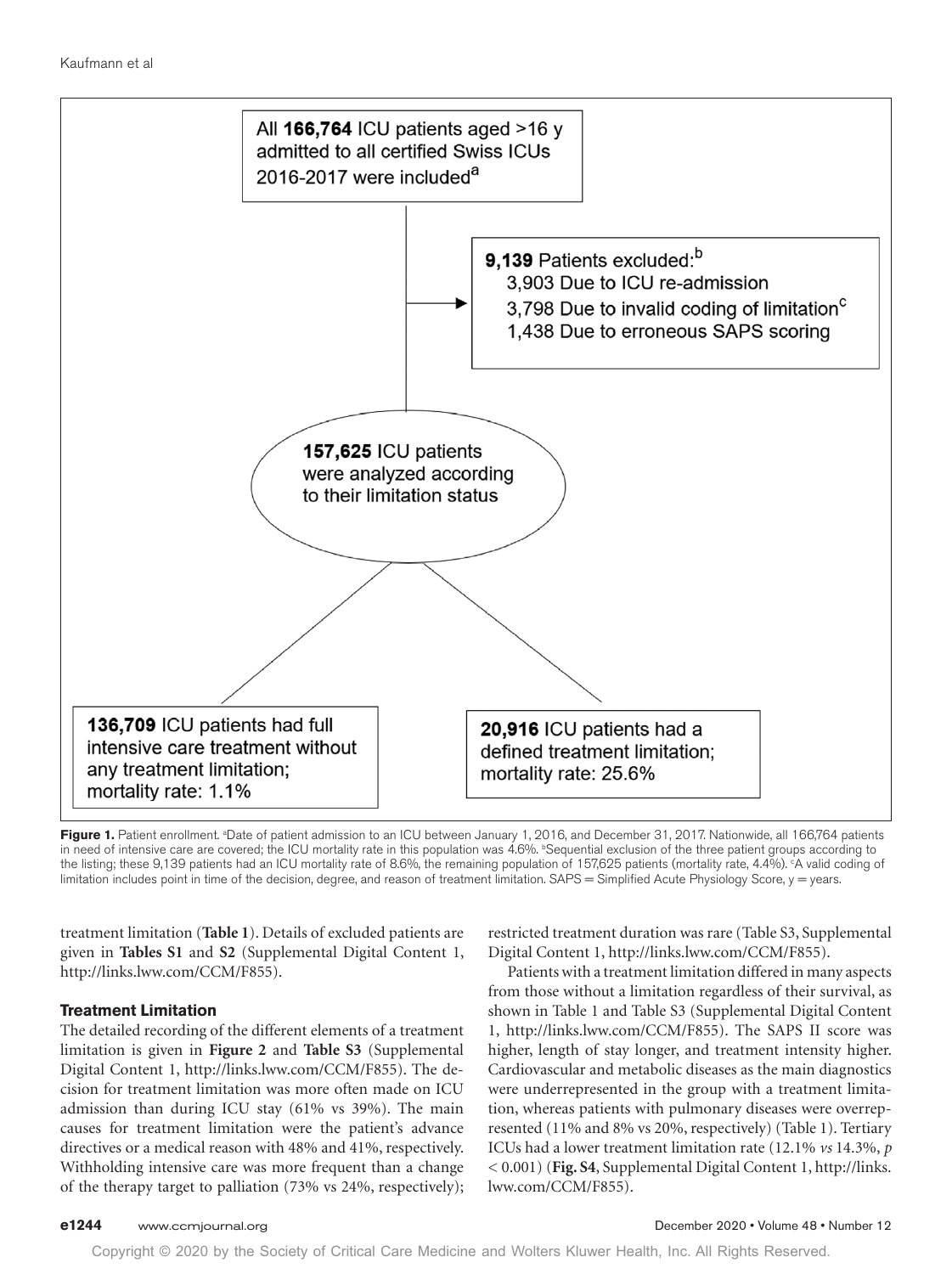| Variable                                                       | <b>Patient Group</b> | <b>All Patients</b> | <b>Patients Without</b><br><b>Treatment</b><br><b>Limitation</b> | <b>Patients With</b><br><b>Treatment</b><br><b>Limitation</b> | OR (95% CI)<br>and $p^a$                |  |
|----------------------------------------------------------------|----------------------|---------------------|------------------------------------------------------------------|---------------------------------------------------------------|-----------------------------------------|--|
| Outcome, n (%)                                                 | All patients         | 157 625             | 136,709 (87)                                                     | 20,916 (13)                                                   |                                         |  |
|                                                                | Survivors            | 150,730 (96)        | 135,165 (99)                                                     | 15,565 (74)                                                   | OR 30.1 <sup>b</sup>                    |  |
|                                                                | Nonsurvivors         | 6,895(4)            | 1,544(1)                                                         | 5,351 (26)                                                    | $(28.4 - 31.9)$                         |  |
| Gender, n (%)                                                  | Female all           | 63722               | 53,991 (85)                                                      | 9,731 (15)                                                    |                                         |  |
|                                                                | Female survivors     | 61,010 (96)         | 53,413 (99)                                                      | 7,597 (78)                                                    | OR 25.9 <sup>b</sup><br>$(23.6 - 28.6)$ |  |
|                                                                | Female nonsurvivors  | 2,712(4)            | 578(1)                                                           | 2,134(22)                                                     |                                         |  |
|                                                                | Male all             | 93,903              | 82,718 (88)                                                      | 11,185 (12)                                                   |                                         |  |
|                                                                | Male survivors       | 89,720 (96)         | 81,752 (99)                                                      | 7,968 (71)                                                    | OR 34.2 <sup>b</sup>                    |  |
|                                                                | Male nonsurvivors    | 4,183(5)            | 966(1)                                                           | 3,217 (29)                                                    | $(31.7 - 36.9)$                         |  |
| Admission, n (%)                                               | Scheduled            | 51,392 (33)         | 48,398 (94)                                                      | 2,994(6)                                                      | OR 3.3                                  |  |
|                                                                | Unplanned            | 106,233 (67)        | 88,311 (83)                                                      | 17,922 (17)                                                   | $(3.2 - 3.4)$                           |  |
| Age, yr, mean (SD)                                             | All patients         | 65.2 (16.8)         | 63.4 (16.7)                                                      | 76.1 (12.3)                                                   | < 0.0001                                |  |
|                                                                | Survivors            | 64.8 (16.8)         | 63.3 (16.7)                                                      | 77.5 (11.7)                                                   | < 0.0001                                |  |
|                                                                | <b>Nonsurvivors</b>  | 71.5(13.5)          | 69.4 (14.5)                                                      | 72.2 (13.1)                                                   | < 0.0001                                |  |
| Length of stay ICU, d,<br>mean (SD)                            | All patients         | 2.5(4.7)            | 2.3(4.3)                                                         | 3.8(6.6)                                                      | < 0.0001                                |  |
|                                                                | Survivors            | 2.4(4.4)            | 2.2(4.3)                                                         | 3.3(5.6)                                                      | < 0.0001                                |  |
|                                                                | Nonsurvivors         | 5.1(8.5)            | 4.7(8.1)                                                         | 5.2(8.6)                                                      | 0.033                                   |  |
| Simplified Acute<br>Physiology Score II<br>(points), mean (sp) | All patients         | 32.0 (17.3)         | 29.7 (15.6)                                                      | 47.1 (20.0)                                                   | < 0.0001                                |  |
|                                                                | Survivors            | 30.5(15.5)          | 29.3 (15.0)                                                      | 40.9 (15.4)                                                   | < 0.0001                                |  |
|                                                                | <b>Nonsurvivors</b>  | 64.8 (21.4)         | 63.0 (22.4)                                                      | 65.1(21.1)                                                    | 0.072                                   |  |
| Nine Equivalents of Nursing                                    | All patients         | 20.8(7.5)           | 20.3(7.0)                                                        | 24.2(9.4)                                                     | < 0.001                                 |  |
| Manpower Use Score<br>(13)/shift (points),                     | Survivors            | 20.2(6.5)           | 20.1(6.6)                                                        | 21.0(6.0)                                                     | < 0.001                                 |  |
| mean (SD)                                                      | <b>Nonsurvivors</b>  | 33.9 (13.7)         | 36.1 (19.7)                                                      | 33.3(11.2)                                                    | < 0.001                                 |  |
| Ventilation ratio/shift,<br>mean (SD)                          | All patients         | 0.17(0.29)          | 0.14(0.27)                                                       | 0.32(0.39)                                                    | < 0.001                                 |  |
|                                                                | Survivors            | 0.14(0.26)          | 0.14(0.26)                                                       | 0.20(0.31)                                                    | < 0.001                                 |  |
|                                                                | Nonsurvivors         | 0.69(0.40)          | 0.69(0.46)                                                       | 0.69(0.39)                                                    | 0.78                                    |  |
| Renal replacement<br>ratio/shift, mean (SD)                    | All patients         | 0.02(0.10)          | 0.01(0.09)                                                       | 0.04(0.16)                                                    | < 0.001                                 |  |
|                                                                | Survivors            | 0.01(0.08)          | 0.01(0.08)                                                       | 0.02(0.10)                                                    | < 0.001                                 |  |
|                                                                | Nonsurvivors         | 0.11(0.27)          | 0.12(0.27)                                                       | 0.11(0.27)                                                    | 0.31                                    |  |
| Main diagnostic                                                | Cardiovascular       | 51,217 (33)         | 45,822 (89)                                                      | 5,395 (11)                                                    |                                         |  |
| group, $n$ $(\%)$                                              | Gastrointestinal     | 19,671 (13)         | 17,136 (87)                                                      | 2,535 (13)                                                    |                                         |  |
|                                                                | Metabolic            | 9,299(6)            | 8,579 (92)                                                       | 720 (8)                                                       |                                         |  |
|                                                                | Neurologic           | 24,704 (16)         | 21,030 (85)                                                      | 3,674 (15)                                                    |                                         |  |
|                                                                | Respiratory          | 18,777 (12)         | 15,006 (80)                                                      | 3,771 (20)                                                    |                                         |  |
|                                                                | Trauma               | 8,740 (6)           | 7,572 (87)                                                       | 1,168 (13)                                                    |                                         |  |
|                                                                | Other                | 25,217 (16)         | 21,564 (86)                                                      | 3,653(14)                                                     |                                         |  |

# **TABLE 1. Patient Characteristics According to Limitation Status**

 $OR = odds ratio.$ 

<sup>a</sup>p test of comparison between groups (with or without treatment limitation).

b Mortality odds ratio (treatment limitation odd divided by without treatment limitation odd).

# Critical Care Medicine www.ccmjournal.org **e1245**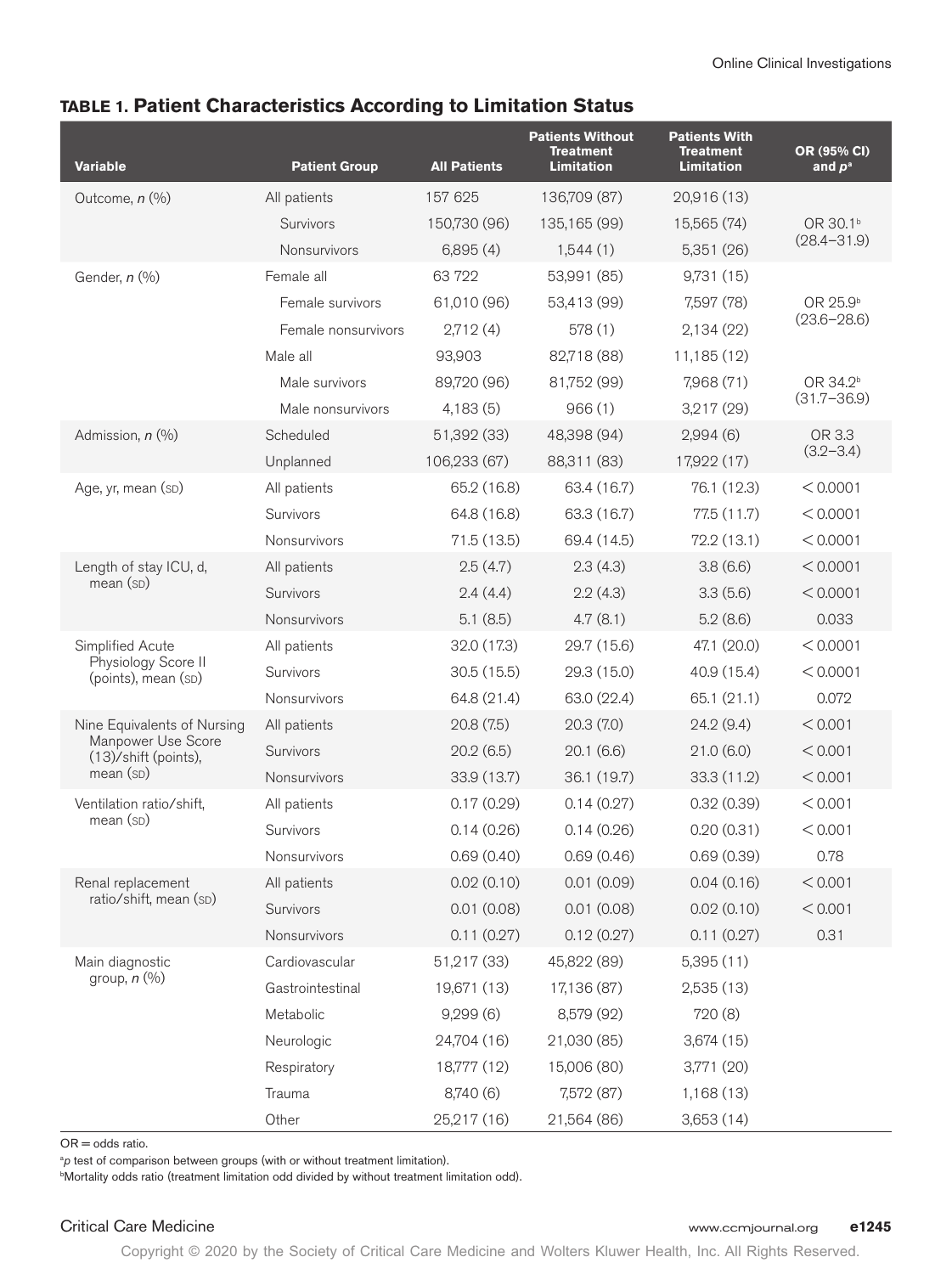

**Figure 2.** Details of treatment limitation. Treatment limitation: point in time of a decision (at admission to the ICU, during ICU stay), degree of limitation (treatment limited in duration, treatment limited in content, change to palliation), and reason for limitation (patient's advance directive [AD]s, representative's wish, medical reason).

# **Mortality**

Overall, the relative ICU mortality rate was significantly higher in patients with a treatment limitation compared with those without a limitation (26% vs 1%) (Table 1). However, in the group with a decision to limit treatment, three of four patients survived their ICU stay. Significant differences were observed between patients with and without a treatment limitation independent of their SAPS II (**Fig. 3** and **Figs. S1**–**S3**, Supplemental Digital Content 1, <http://links.lww.com/CCM/F855>). As an example, an ICU mortality rate of 50% was observed for a SAPS II of 67 points in the group of patients with treatment limitations as compared to a SAPS II of 103 points in the group without treatment limitation. Treatment limitations decided during the course of treatment were more frequently associated with mortality than those decided upon ICU admission (50.1% vs 10.8%; OR 8.25; 95% CI 7.68–8.87). Likewise, a treatment limitation due to medical reasons was more often followed by death compared with a pre-existing limitation based on a patient's advance directives. A change to palliation

was associated with death in the ICU in 66.9% of patients. There were significant differences between ORs of the various diagnostic groups (**Table 2** and **Fig. S5**, Supplemental Digital Content 1, [http://links.](http://links.lww.com/CCM/F855) [lww.com/CCM/F855\)](http://links.lww.com/CCM/F855).

The difference in mortality rate between patients with and without a treatment limitation was confirmed in a multivariate analysis including age, sex, SAPS II, the type of intervention (elective or unplanned, postinterventional or not), the type of ICU, the region, and diagnosis, with an adjusted OR of 18.1, 95% CI 16.8–19.4 (Table 2).

# **DISCUSSION**

Our study reveals a remarkably high rate of treatment limitations in this Western European country. Indeed, a decision to limit treatment was documented in almost every seventh patient admitted to an ICU. In this nationwide dataset, the rate is higher than has been previously presented (5, 6, 16), but it is nonetheless in accordance with recent data for Western Europe (8, 17). Furthermore, in the present study, ICU mortality rate is clearly

related to limitation status. In four of five patients not surviving their ICU stay, a prior decision to limit treatment had been made. Furthermore, in a multivariate analysis, considering several well-known risk factors such as type of admission, age, diagnostic group, and severity of acute illness, the presence of a treatment limitation was by far the leading factor associated with ICU mortality. This has important implications for the interpretation of ICU mortality as a quality measure. If these findings are confirmed by others, adding a statement related to treatment limitation might also be considered for the Consolidated Standards of Reporting Trials guidelines (18, 19), as end-of-life decisions are not yet routinely reported in critical care trials (20, 21) and hospital quality measures (7, 22).

In general, healthcare systems and intensive care, in particular, are often measured according to accessibility, quality of care, and cost (23). Mortality rate represents a commonly used surrogate to assess quality of care. However, it is generally agreed that raw mortality rate cannot be used for this purpose, and a number of scores have been developed to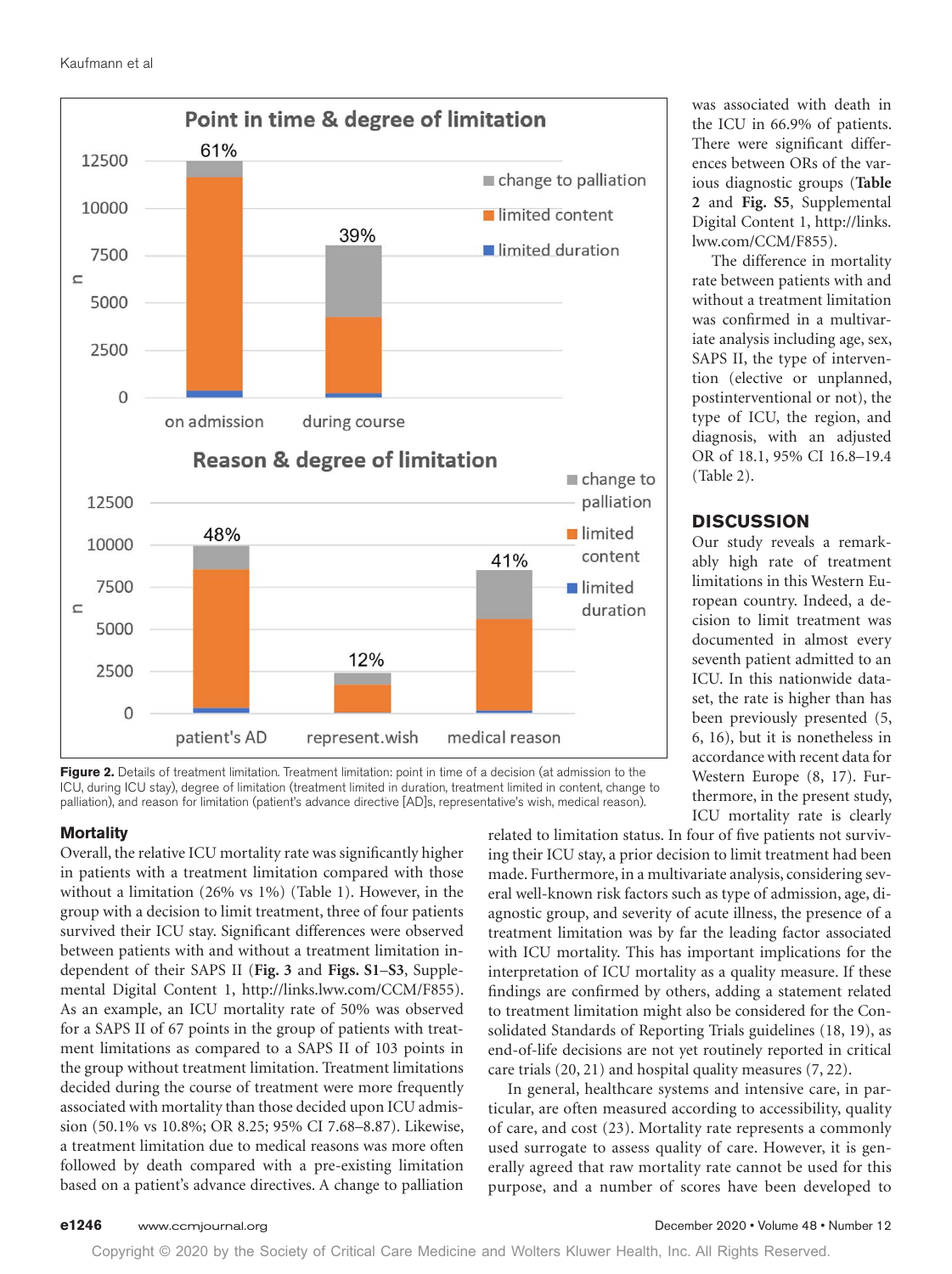![](_page_5_Figure_0.jpeg)

vance directives, roughly 40% were made due to medical rea-

ward a paternalistic approach (32), although a revised law on the protection of children and adults was put into effect in Switzerland in 2013. These new laws give more emphasis on patient self-determination and the role of a patient's relatives in decision-making (9). In addition, as also suggested by others, better information and sensitizing of the public and early integration of advanced care planning during an illness trajectory may help to better respect patients' needs and preferences related to treatment and end-of-life care and thus

 $1+e^{-2.8385 + (SAPS-28) \times 0.0745}$ −2.8385+(*SAPS−*28)×0.0745 , and if there is no treatment limitation by *e*  $1+e^{-5.5505 + (SAPS-28) \times 0.0745}$ −5.5505+(*SAPS−28*)×0.0745 .

fitted with a logistic regression model. The *black curve* represents the fitting for all patients  $(n = 157,625)$ and the *red* and *blue curves*, the fitting for the patients respectively with and without limitation. The *dotted lines* indicate the 95% CI for the lines fitted using logistic regression. The superposed histogram shows the density distribution of the data. The probability of death if there is a treatment limitation is given by

allow for risk adjustment of this measure. Standardized mortality rates can be calculated to match specific patient groups or different ICUs using such scores (3, 24, 25). Risk adjustment has also been used to assess the variability in resource use between ICUs (26, 27). As shown in the present study, a decision to limit treatment is made rather frequently in Switzerland, and such limitations are strongly associated with ICU mortality rate. This suggests that the mortality rate (i.e., one of the most commonly used outcome variables in critical care medicine) is markedly influenced by practice guidelines related to medical decision-making, life-sustaining care, and patient preferences. Indeed, considering these and other factors in addition to differing sociocultural and religious backgrounds, there is no limit to the variety of end-of-life practices worldwide which in turn might be a relevant cofactor for ICU mortality (16, 21, 28–31).

Complementary to published studies, our data allow for an in-depth analysis of several dimensions of the decision to limit treatment in critically ill patients. Not unexpectedly, the probability of a treatment limitation increased with advancing age and with increasing severity of acute illness, as assessed by SAPS II. One third of all decisions were made during the ICU stay, and in half of these decisions, a change to palliation was established.

the duration of treatment was chosen only rarely. This finding is rather unexpected, as such a decision could be helpful in "buying" time to ob-

patient autonomy (33–37). Finally, a decision to limit

making (37–40). SAPS II (12) was used to adjust for the risk of mortality related to acute disease. Although the performance of this score has probably decreased over time (41), it remains one of the components used to calculate the diagnosis-related group and billing of services in Switzerland and in other countries. Comparing ICU mortality in patients with similar SAPS II shows a significantly higher mortality rate in patients with a treatment limitation. The difference in mortality rate has also been confirmed in a multivariate analysis considering all relevant cofactors, both in the whole sample of this study and also in the subgroup of tertiary ICUs. Patients with a decision to limit therapy are almost 20 times more likely to die during their ICU stay compared with those without such a limitation. Despite this, looking at the whole group with therapy limitations, three of four patients survived, underscoring that not every patient with a decision to limit therapy will inevitably die during their hospital stay (6, 8).

serve the clinical course of a patient and for further decision

Our study has several limitations. First, our focus on ICU mortality rate due to the definition of the MDSi inevitably underestimates the consequences of a treatment limitation.

This suggests that in Swiss ICUs, palliative care was often initiated during a patients' ICU stay and was not just left over to the subsequent medical team caring for the patient. Half of all decisions to limit treatment were based on a patient's ad-

sons. This suggests that there might still be a tendency to-

*e*

### Critical Care Medicine www.ccmjournal.org **e1247**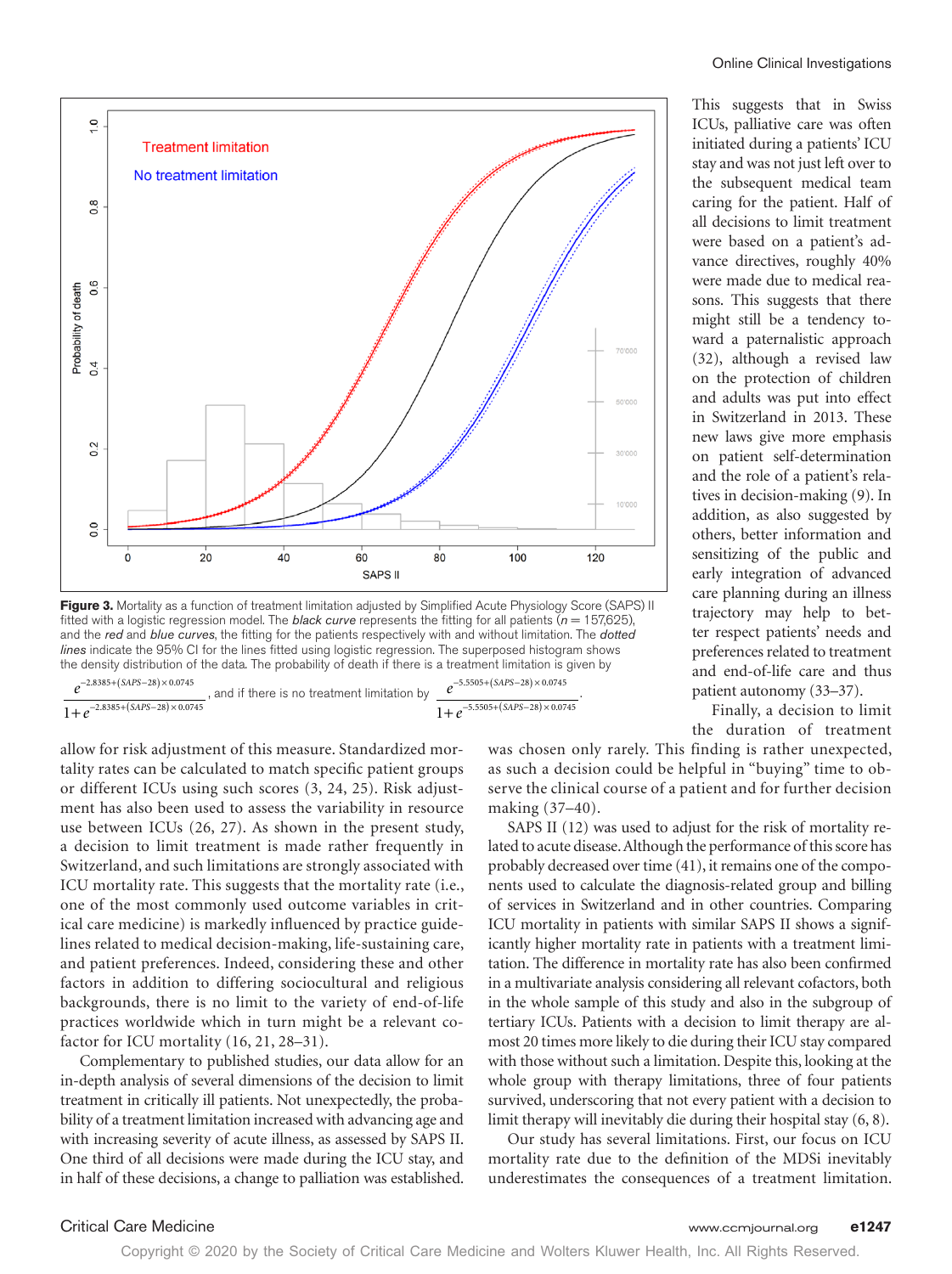Kaufmann et al

# **TABLE 2. Multivariate Analysis of Factors Associated to ICU Mortality**

| Group                                                           | $\mathbf n$ | <b>Mortality,</b><br>% | <b>Unadjusted</b><br><b>OR</b> | 95% CI        | <b>Adjusted</b><br>OR <sup>b</sup> | 95% CI        |
|-----------------------------------------------------------------|-------------|------------------------|--------------------------------|---------------|------------------------------------|---------------|
| Female                                                          | 63,722      | 4.3                    | 1.00                           |               |                                    |               |
| Male                                                            | 93,903      | 4.5                    | 1.05                           | $1.00 - 1.10$ | 1.08                               | $1.01 - 1.15$ |
| Simplified Acute Physiology<br>Score II of 28 <sup>a</sup> (12) |             |                        | 1.00                           |               |                                    |               |
| Score increased by 1                                            |             |                        | 1.09                           | $1.08 - 1.09$ | 1.08                               | $1.08 - 1.08$ |
| Age of 65 <sup>a</sup>                                          |             |                        | 1.00                           |               |                                    |               |
| Age increased by 1                                              |             |                        | 1.03                           | $1.03 - 1.03$ | 0.98                               | $0.98 - 0.98$ |
| No treatment limitation                                         | 136,709     | 1.1                    | 1.00                           |               |                                    |               |
| Treatment limitation                                            | 20,916      | 25.6                   | 30.10                          | $28.4 - 31.9$ | 18.1                               | $16.8 - 19.4$ |
| Tertiary ICU                                                    | 79,539      | 5.3                    | 1.00                           |               |                                    |               |
| Nontertiary ICU                                                 | 78,086      | 3.4                    | 0.64                           | $0.60 - 0.67$ | 0.92                               | $0.86 - 0.99$ |
| Elective                                                        | 51,392      | 1.7                    | 1.00                           |               |                                    |               |
| Unplanned                                                       | 106,233     | 5.7                    | 1.36                           | $1.23 - 1.52$ | 1.16                               | $0.99 - 1.37$ |
| Not postinterventional                                          | 70,681      | 5.6                    | 1.00                           |               |                                    |               |
| Postinterventional                                              | 86,944      | 3.4                    | 0.24                           | $0.21 - 0.28$ | 0.78                               | $0.65 - 0.94$ |
| Postinterventional and unplanned<br>(interaction factor)        | 45,065      | 5.5                    | 3.93                           | $3.40 - 4.55$ | 1.23                               | $1.01 - 1.49$ |
| Region BfS 1                                                    | 23,011      | 5.6                    | 1.00                           |               |                                    |               |
| Region BfS 2                                                    | 28,983      | 3.8                    | 1.19                           | $1.13 - 1.25$ | 0.49                               | $0.44 - 0.55$ |
| Region BfS 3                                                    | 24,644      | 4.4                    | 0.91                           | $0.86 - 0.96$ | 0.79                               | $0.71 - 0.88$ |
| Region BfS 4                                                    | 33,499      | 5.0                    | 0.82                           | $0.78 - 0.86$ | 1.47                               | $1.33 - 1.62$ |
| Region BfS 5                                                    | 22,144      | 3.6                    | 1.01                           | $0.96 - 1.07$ | 0.86                               | $0.76 - 0.97$ |
| Region BfS 6                                                    | 15,339      | 3.3                    | 1.06                           | $1.00 - 1.12$ | 0.73                               | $0.63 - 0.83$ |
| Region BfS 7                                                    | 10,005      | 4.9                    | 0.75                           | $0.70 - 0.81$ | 1.04                               | $0.88 - 1.22$ |
| Diagnostic group                                                |             |                        |                                |               |                                    |               |
| Cardiovascular                                                  | 51,218      | 4.7                    | 1                              | 1             |                                    |               |
| Gastrointestinal                                                | 20,555      | 3.6                    | 0.77                           | $0.71 - 0.84$ | 0.66                               | $0.59 - 0.74$ |
| Metabolic                                                       | 9,456       | 1.2                    | 0.25                           | $0.21 - 0.30$ | 0.26                               | $0.21 - 0.33$ |
| Neurologic                                                      | 24,499      | 3.3                    | 0.68                           | $0.63 - 0.74$ | 0.63                               | $0.57 - 0.70$ |
| Respiratory                                                     | 18,714      | 6.5                    | 1.41                           | $1.32 - 1.52$ | 1.01                               | $0.92 - 1.11$ |
| Trauma                                                          | 9,481       | $3.8\,$                | 0.81                           | $0.72 - 0.90$ | 0.87                               | $0.75 - 0.97$ |
| Other                                                           | 23,702      | 5.3                    | 1.13                           | $1.05 - 1.21$ | 0.79                               | $0.72 - 0.87$ |
| All                                                             | 157,625     | 4.4                    |                                |               |                                    |               |

 $BfS =$  Swiss Federal Statistical Office,  $OR =$  odds ratio.

a Taken as a continuous variable.

b Adjusted by age, sex, Simplified Acute Physiology Score II, treatment limitation, type of ICU, region, diagnostic, planned or unplanned admission, postoperative admission, the interaction between these two last factors.

Region BfS (15): 1) Region Lake Geneva, 2) Espace Mittelland, 3) Northwestern Switzerland, 4) Zurich Region, 5) Eastern Switzerland, 6) Central Switzerland, 7) Ticino, southern Switzerland.

It is likely that limitation measures also have an influence on subsequent in-hospital mortality and length of treatment (42). Unfortunately, due to data safety and patient confidentiality restrictions, data from the MDSi cannot be systematically linked to other databases. Therefore, information on hospital mortality and long-term outcome could not be included in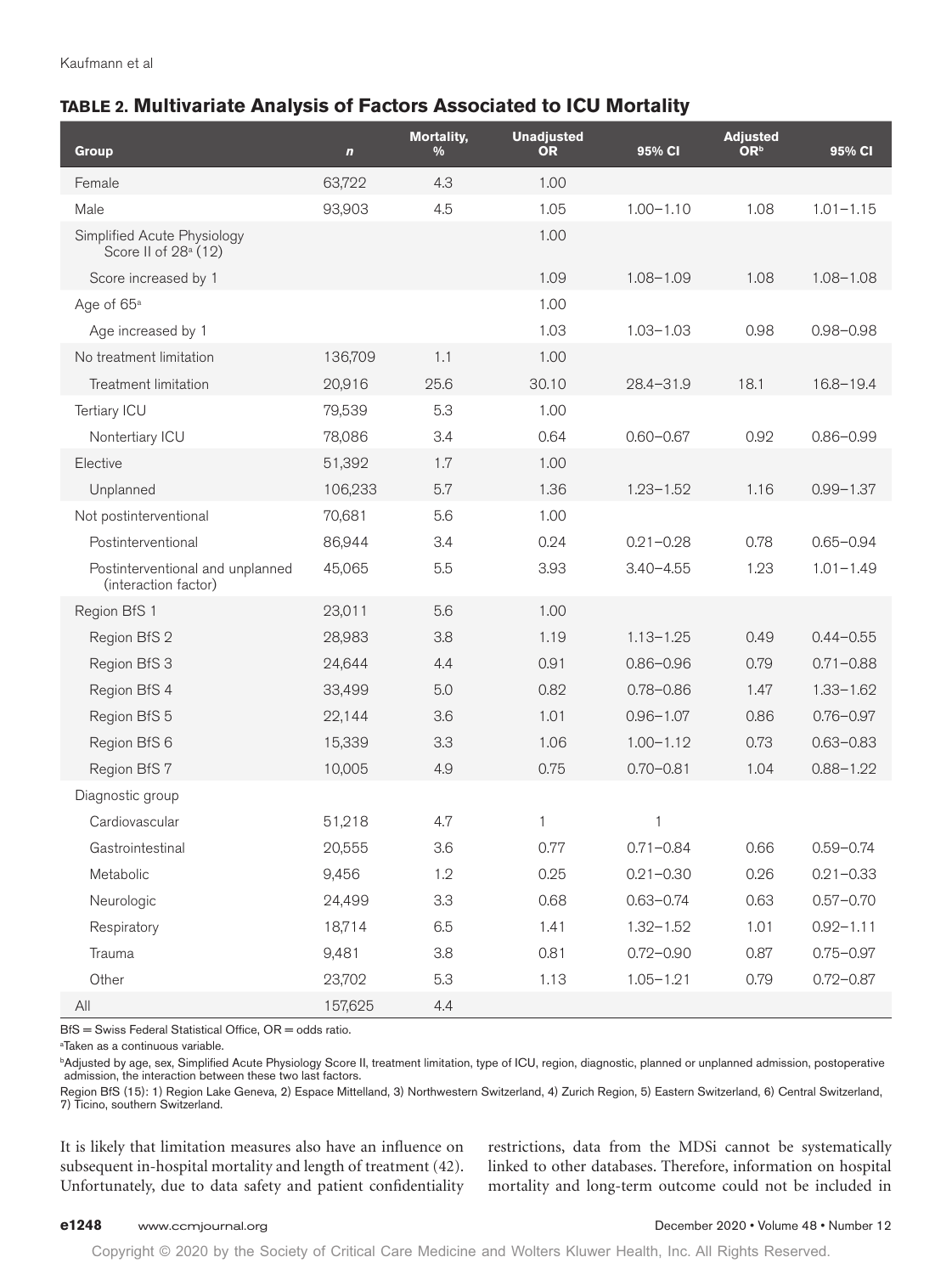the present study. Thus, the extent to which the importance of treatment limitation as the leading factor associated to ICU mortality diminishes over time awaits further analysis (43).

Second, MDSi only includes data of patients admitted to an ICU. Thus, information related to patients not admitted to an ICU is lacking. Indeed, only very limited data exist on advanced care planning of patients admitted to an acute care hospital in Switzerland (35, 36). On the other hand, the rate of treatment limitation in our study is rather similar to the one observed in other studies (8, 17). Accordingly, even if our data do not allow for a generalizability to all patients admitted to acute care hospitals, they still may be valid for patients admitted to many ICUs throughout the world. Further studies performed in other socioeconomical environments would be needed to strengthen this association.

Third, exclusion of patients readmitted to an ICU could lead to an underestimation of ICU mortality, as such patients typically have a higher mortality rate (44).

Fourth, in our study an abandonment of measures in the event of hopelessness, which only takes place during the final dying process, is not considered a limitation. A forgoing of therapeutic measures in dying patients is a deeply humane measure and—at least according to definitions of data in MDSi—not a broadly evaluated and substantiated procedure in the sense of a therapy limitation. The distinction between the final dying process and a late limitation is to some extent a matter of judgment. In this respect, there may be some variability in interpretation from ICU to ICU that cannot be analyzed in the present dataset.

Fifth, based on predefined criteria, 5.5% of all patients admitted to an ICU were excluded. However, general characteristics of these patients are relatively consistent with the included patients (Table 1; and Table S1, Supplemental Digital Content 1, [http://links.lww.com/CCM/F855\)](http://links.lww.com/CCM/F855).

Sixth, the variables for multifactorial analysis (SAPS, age, nursing effort, gender, type of ICU, type of admission, geographic region) do not contain information on comorbidity and functional status before admission. These elements are not included in the dataset and reduce the explanatory power of the analysis.

Finally, patients with treatment limitations overall had a longer LOS, a higher ventilation ratio/shift, and a higher renal replacement ratio/shift. This may be due to the higher severity of illness in this group as reflected by the SAPS II score (Table S3, Supplemental Digital Content 1,<http://links.lww.com/CCM/F855>).

# **CONCLUSIONS**

Our data show that every seventh patient admitted to an ICU in Switzerland has some kind of treatment limitation, which most probably has a strong impact on the severity-adjusted mortality rate. Thus, mortality data as a quality indicator or benchmark in intensive care can only be meaningfully interpreted if the existence, grade, cause, and time of treatment limitation are taken into account.

The authors have disclosed that they do not have any potential conflicts of interest.

For information regarding this article, E-mail: [Mark.Kaufmann@usb.ch](mailto:Mark.Kaufmann@usb.ch)

## **REFERENCES**

- 1. Rubenfeld GD, Angus DC, Pinsky MR, et al: Outcomes research in critical care: Results of the American thoracic society critical care assembly workshop on outcomes research. The members of the outcomes research workshop. *Am J Respir Crit Care Med* 1999; 160:358–367
- 2. Shojania KG, Forster AJ: Hospital mortality: When failure is not a good measure of success. *CMAJ* 2008; 179:153–157
- 3. McClean K, Mullany D, Huckson S, et al: Identification and assessment of potentially high-mortality intensive care units using the ANZICS centre for outcome and resource evaluation clinical registry. *Crit Care Resusc* 2017; 19:230–238
- 4. Kahn JM, Kramer AA, Rubenfeld GD: Transferring critically ill patients out of hospital improves the standardized mortality ratio: A simulation study. *Chest* 2007; 131:68–75
- 5. Ferrand E, Robert R, Ingrand P, et al; French LATAREA Group: Withholding and withdrawal of life support in intensive-care units in France: A prospective survey. French LATAREA group. *Lancet* 2001; 357:9–14
- 6. Azoulay E, Metnitz B, Sprung CL, et al; SAPS 3 investigators: Endof-life practices in 282 intensive care units: Data from the SAPS 3 database. *Intensive Care Med* 2009; 35:623–630
- 7. Walkey AJ, Weinberg J, Wiener RS, et al: Association of do-notresuscitate orders and hospital mortality rate among patients with pneumonia. *JAMA Intern Med* 2016; 176:97–104
- 8. Lobo SM, De Simoni FHB, Jakob SM, et al; ICON investigators: Decision-making on withholding or withdrawing life support in the ICU: A worldwide perspective. *Chest* 2017; 152:321–329
- 9. Swiss Academy of Medical Sciences: Intensive-Care Interventions (Medical Ethical Guidelines). Available at: [https://www.samw.ch/](https://www.samw.ch/dam/jcr:99239135-d7e9-4dbd-bcc8-7d55511641ea/guidelines_sams_intensiv_care_2013.pdf) [dam/jcr:99239135-d7e9-4dbd-bcc8-7d55511641ea/guidelines\\_](https://www.samw.ch/dam/jcr:99239135-d7e9-4dbd-bcc8-7d55511641ea/guidelines_sams_intensiv_care_2013.pdf) [sams\\_intensiv\\_care\\_2013.pdf.](https://www.samw.ch/dam/jcr:99239135-d7e9-4dbd-bcc8-7d55511641ea/guidelines_sams_intensiv_care_2013.pdf) Accessed June 9, 2020
- 10. Perren A, Cerutti B, Kaufmann M, et al; Swiss Society of Intensive Care Medicine: A novel method to assess data quality in large medical registries and databases. *Int J Qual Health Care* 2019; 31:1–7
- 11. Previsdomini M, Cerutti B, Merlani P, et al: SwissScoring–A nationwide survey of SAPS II assessing practices and its accuracy. *Swiss Med Wkly* 2014; 144:w14090
- 12. Le Gall JR, Lemeshow S, Saulnier F: A new simplified acute physiology score (SAPS II) based on a European/North American multicenter study. *JAMA* 1993; 270:2957–2963
- 13. Reis Miranda D, Moreno R, Iapichino G: Nine equivalents of nursing manpower use score (NEMS). *Intensive Care Med* 1997; 23:760–765
- 14. Swiss Society of Intensive Care Medicine: Minimal Dataset of the Swiss Society of Intensive Care Medicine (MDSi). Available at: https://www.sgi-ssmi.ch/de/datensatz.html. Accessed June 9, 2020
- 15. Swiss Federal Statistical Office: Major Regions in Switzerland. Available at: [https://www.media-stat.admin.ch/web/apps/glossary/index.](https://www.media-stat.admin.ch/web/apps/glossary/index.php?n=glo-657-en) [php?n=glo-657-en.](https://www.media-stat.admin.ch/web/apps/glossary/index.php?n=glo-657-en) Accessed June 9, 2020
- 16. Sprung CL, Cohen SL, Sjokvist P, et al; Ethicus Study Group: Endof-life practices in European intensive care units: The Ethicus Study. *JAMA* 2003; 290:790–797
- 17. Lautrette A, Garrouste-Orgeas M, Bertrand PM, et al; Outcomerea Study Group: Respective impact of no escalation of treatment, withholding and withdrawal of life-sustaining treatment on ICU patients' prognosis: A multicenter study of the outcomerea research group. *Intensive Care Med* 2015; 41:1763–1772
- 18. Moher D, Schulz KF, Altman D; CONSORT Group (Consolidated Standards of Reporting Trials): The CONSORT statement: Revised recommendations for improving the quality of reports of parallel-group randomized trials. *JAMA* 2001; 285:1987–1991
- 19. Schulz KF, Altman DG, Moher D; CONSORT Group: CONSORT 2010 statement: Updated guidelines for reporting parallel group randomised trials. *J Clin Epidemiol* 2010; 63:834–840

### Critical Care Medicine www.ccmjournal.org **e1249**

Supplemental digital content is available for this article. Direct URL citations appear in the printed text and are provided in the HTML and PDF versions of this article on the journal's website [\(http://journals.lww.com/ccmjournal\)](http://journals.lww.com/ccmjournal). Supported, in part, by the Swiss Society of Intensive Care Medicine.